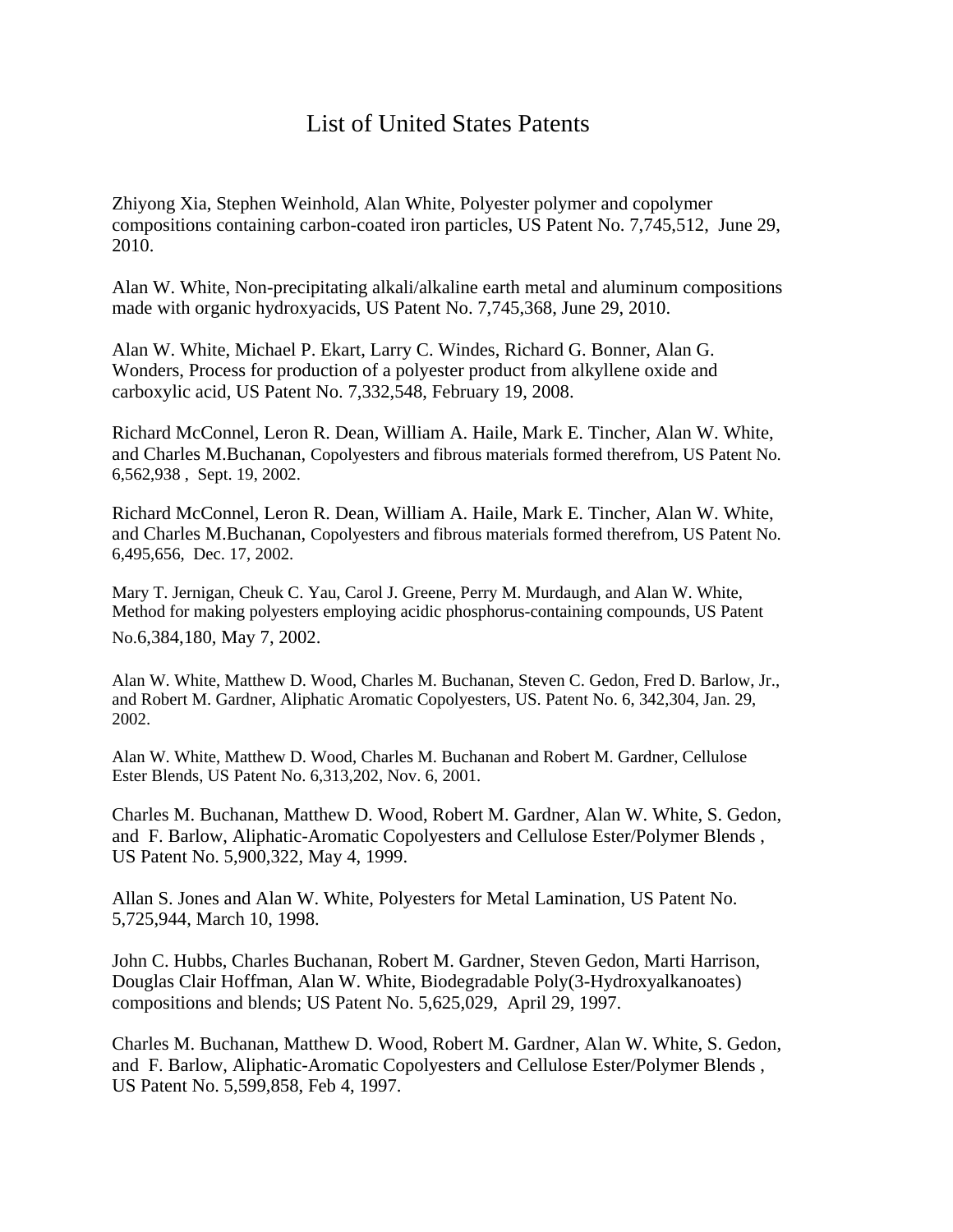Charles M. Buchanan, Robert M. Gardner, Alan W. White, Matthew D. Wood, Cellulose Ester Blends, US Patent No. 5,594,068, Jan. 14, 1997.

Alan W. White, Barry G. Pearcy, Allan S. Jones, Charles M. Buchanan, and Robert M. Gardner, Copolyesters Having Repeat Units Derived from Succinic Acid, US Patent No. 5,589,566, Dec. 31, 1996.

Charles M. Buchanan, Matthew D. Wood, Robert M. Gardner, Alan W. White, S. Gedon, and F. Barlow, Aliphatic-Aromatic Copolyesters and Cellulose Ester/Polymer Blends , US Patent No. 5,580,911, Dec. 3, 1996.

Charles M. Buchanan, Matthew D. Wood, Robert M. Gardner, Alan W. White, S. Gedon, and F. Barlow, Aliphatic-Aromatic Copolyesters and Cellulose Ester/Polymer Blends , US Patent No. 5,559,171, Sept. 24, 1996.

John C. Hubbs, Charles Buchanan, Alan W. White, Marti Harrison, Process for the production of Poly(3-Hydroxyalkanoates); US Patent No. 5,552,515, February 21, 1995.

Alan W. White, Barry G. Pearcy, Allan S. Jones, Charles M. Buchanan, and Robert M. Gardner, Copolyesters Having Repeat Units Derived from Succinic Acid, US Patent No. 5,498,453, March 12, 1996.

A. W. White, Barry G. Pearcy, Allan S. Jones, Charles M. Buchanan, and Robert M. Gardner, Copolyesters Having Repeat Units Derived from Succinic Acid, US Patent No. 5,480,962, Jan. 2, 1996.

Charles M. Buchanan, Matthew D. Wood, Robert M. Gardner, Alan W. White, S. Gedon, and F. Barlow, Aliphatic-Aromatic Copolyesters and Cellulose Ester/Polymer Blends , US Patent No. 5,446,079.

Alan W. White, Barry G. Pearcy, Allan S. Jones, Charles M. Buchanan, and Robert M. Gardner, Copolyesters Having Repeat Units Derived from Succinic Acid, US Patent No. 5,434,238.

Alan W. White and J. R. Zoeller, Photodegradable Polyesters, US Patent No. 5,434,236, July 18, 1995.

Alan W. White and J. R. Zoeller, Photodegradable Polyesters, US Patent No. 5,395,692, March 7, 1995.

Alan W. White, John C. Hubbs, Charles Buchanan, Robert M. Gardner, Steven Gedon, Martin Harrison, Douglas Clair Hoffman, Poly(3-Hydroxyalkanoates) and Process for the Production Thereof; US Patent No. 5,391,709, February 21, 1995.

Alan W. White, Barry G. Pearcy, Marc A. Strand and Joey C. Carico, Polyester Compositions, US Patent No. 5,370,938, Dec. 6, 1994.

Alan W. White, Barry G. Pearcy, Marc A. Strand and Joey C. Carico, Polyester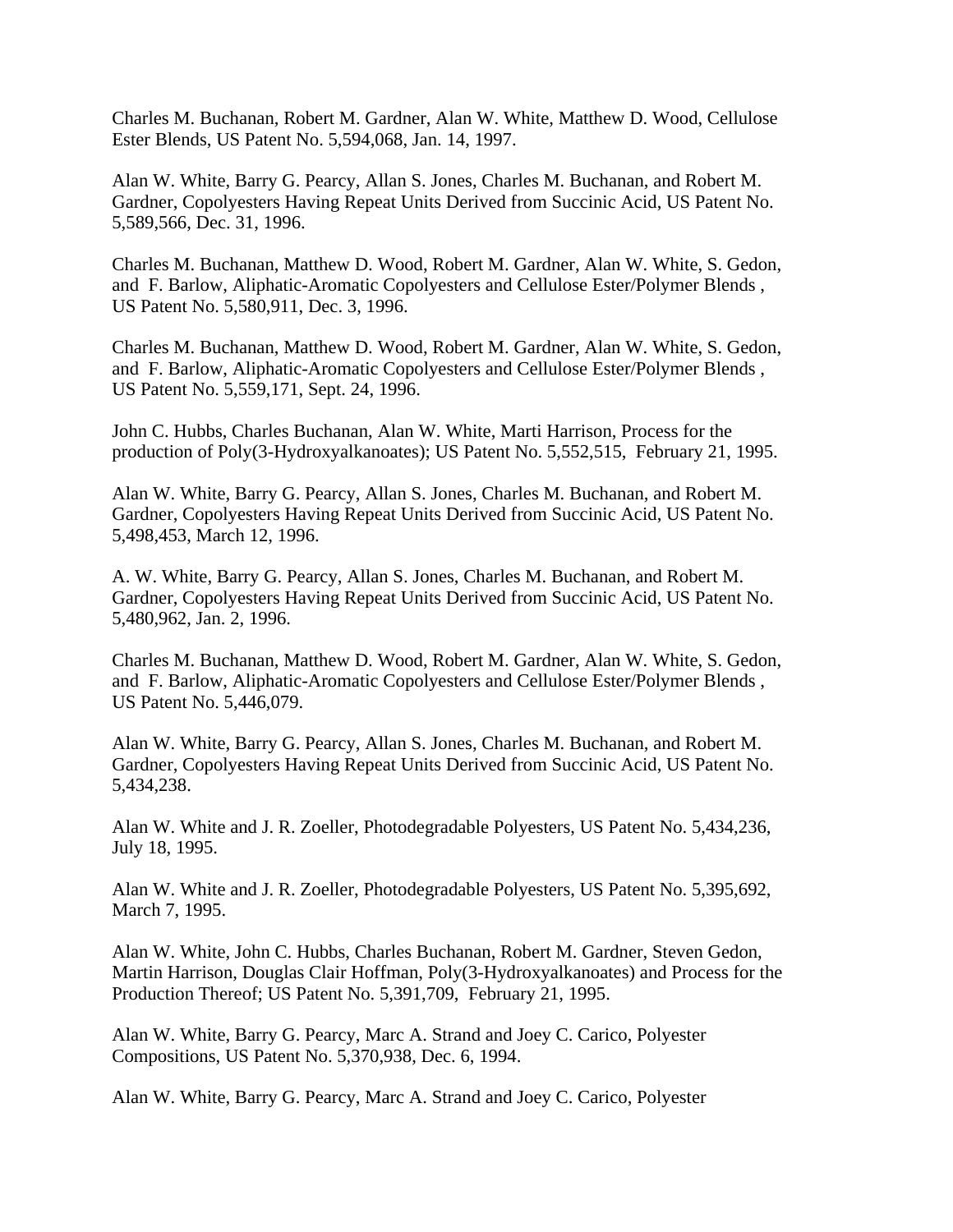Compositions, US Patent No. 5,338,606, Aug. 16, 1994.

Charles M. Buchanan, Robert M. Gardner, Matthew Wood, Alan W. White, Steve Gedon, and Fred Barlow, Aliphatic-Aromatic Copolyesters and Cellulose Ester/Polymer Blends, US Patent No. 5,292,783, March 8, 1994.

David C. Herting and Alan W. White, Tetraamides and Method for Improving Feed Utilization, U. S. Patent No. 5,208,034, May 4, 1993.

Alan W. White, Barry G. Pearcy, Marc A. Strand and Joey C. Carico, Polyester Compositions, U. S. Patent No. 5,132,391, Sept. 21, 1992.

David C. Herting and Alan W. White, Tetraamides and Method for Improving Feed Utilization, U. S. Patent No. 5,141,749, August 25, 1992.

Alan W. White, Novel Diamides and Methods for Improving Feed Utilization and Lactation in Ruminant Animals, U. S. Patent No. 5,041,452; Aug. 20, 1991.

Alan W. White, Novel Diethanolamine Triacetic Acid Triamides and Methods for Improving Feed Utilization and Lactation in Ruminant Animals, U. S. Patent No. 4,978,682; Dec. 18,1990.

Alan W. White, Methods for Improving Feed Utilization and Lactation in Ruminant Animals, U. S. Patent No. 4,966,917, Oct. 30, 1990.

Alan W. White and Randy Beavers, Reactive Phenolic Antioxidants and Polyesters Reacted Therewith, U. S. Patent No. 4,910,286, Mar. 20, 1990.

Alan W. White, Heterocyclic Diamides and Method for Improving Feed Utilization and Lactation in Ruminant Animals, U. S. Patent No. 4,895,951, Jan. 23, 1990.

Alan W. White, Methods for Improving Feed Utilization and Lactation in Ruminant Animals, U. S. Patent No. 4,883,820, Nov. 28, 1989.

Alan W. White, Novel Diethanolamine Triacetic Acid Triamides and Methods for Improving Feed Utilization and Lactation in Ruminant Animals, U. S. Patent No. 4,882,355, Nov. 21, 1989.

Alan W. White, Methods for Improving Feed Utilization and Lactation in Ruminant Animals, U. S. Patent No. 4,801,618, Jan. 31, 1989.

Alan W. White, Novel Diethanolamine Triacetic Acid Triamides and Methods for Improving Feed Utilization and Lactation in Ruminant Animals, U. S. Patent No. 4,800,213, Jan. 24, 1989.

Alan W. White, Preparation of 2-Benzoxazolinones, U. S. Patent No. 4,558,136, Dec. 10, 1985.